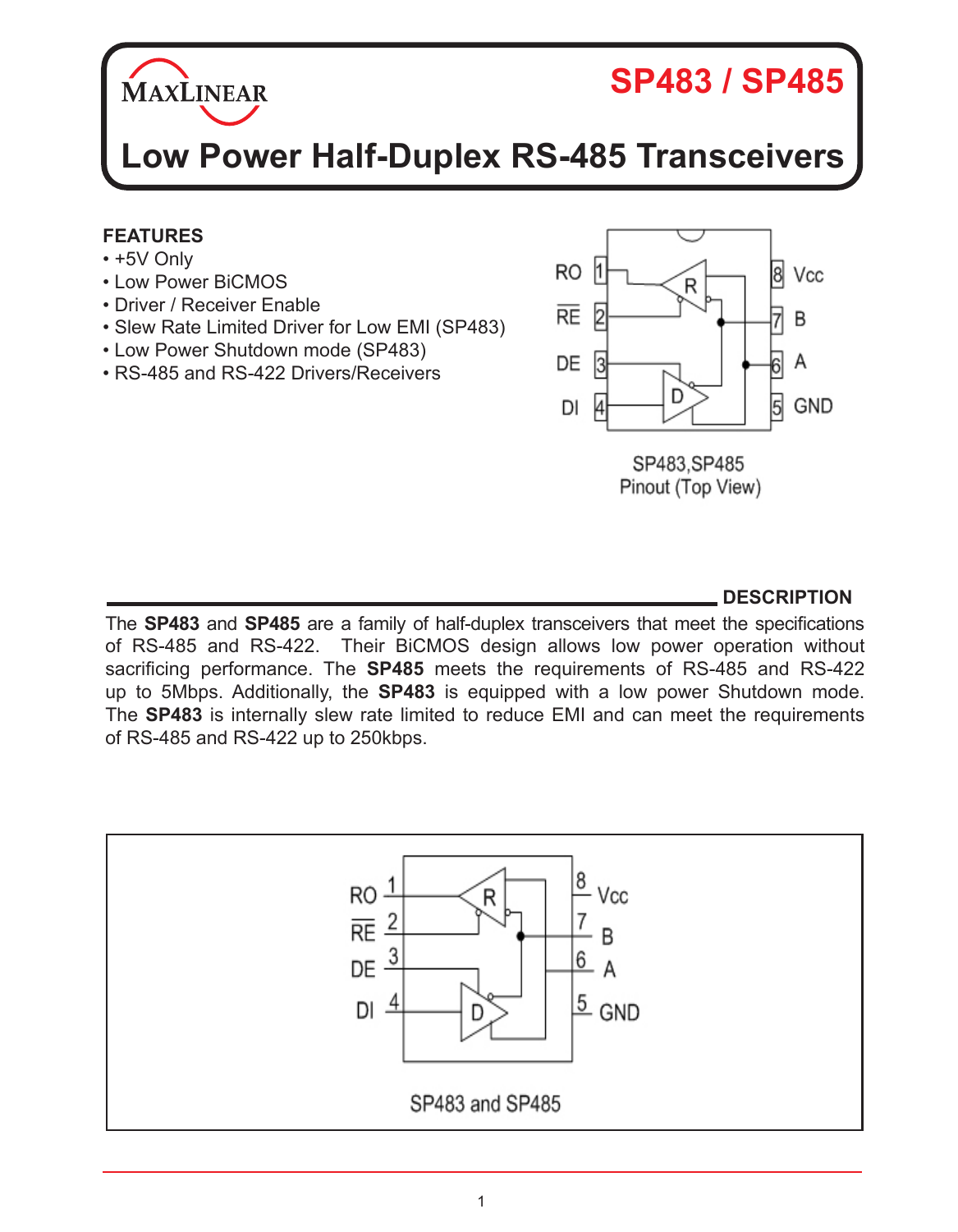#### **ABSOLUTE MAXIMUM RATINGS**

These are stress ratings only and functional operation of the device at these ratings or any other above those indicated in the operation sections of the specifications below is not implied. Exposure to absolute maximum rating conditions for extended periods of time may affect reliability.

| <b>Input Voltages</b> |  |
|-----------------------|--|
|                       |  |
|                       |  |
|                       |  |

**Outputs** 

|                                     | Receiver Output Current+/-95mA |
|-------------------------------------|--------------------------------|
| Storage Temperature -65°C to +150°C |                                |
| <b>Power Dissipation</b>            |                                |
|                                     |                                |
|                                     |                                |

| <b>PARAMETERS</b>                                                                        | MIN.           | TYP. | MAX.       | <b>UNITS</b> | <b>CONDITIONS</b>                                                                                |
|------------------------------------------------------------------------------------------|----------------|------|------------|--------------|--------------------------------------------------------------------------------------------------|
| SP483/SP485 DRIVER                                                                       |                |      |            |              |                                                                                                  |
| <b>DC Characteristics</b>                                                                |                |      |            |              |                                                                                                  |
| Differential Output Voltage                                                              |                |      | <b>Vcc</b> | Volts        | Unloaded; $R = \infty$ ; see figure 1                                                            |
| Differential Output Voltage                                                              | $\overline{2}$ |      | Vcc        | Volts        | With Load; $R = 50\Omega$ (RS-422);<br>see figure 1                                              |
| Differential Output Voltage                                                              | 1.5            |      | <b>Vcc</b> | Volts        | With Load; $R = 27\Omega$ (RS-485);<br>see figure 1                                              |
| Change in Magnitude of Driver<br>Differential Output Voltage for<br>Complimentary states |                |      | 0.2        | Volts        | $R = 27\Omega$ or $R = 50\Omega$ ; see figure 1                                                  |
| Driver Common Mode Output<br>Voltage                                                     |                |      | 3          | Volts        | $R = 27\Omega$ or $R = 50\Omega$ ; see figure 1                                                  |
| Input High Voltage                                                                       | 2.0            |      |            | Volts        | Applies to DE, DI, RE                                                                            |
| Input Low Voltage                                                                        |                |      | 0.8        | Volts        | Applies to DE, DI, RE                                                                            |
| Input Current                                                                            |                |      | $+/-10$    | μA           | Applies to DE, DI, RE                                                                            |
| Driver Short Circuit Current,<br>$V_{\text{out}}$ = HIGH                                 |                |      | 250        | mA           | -7V ≤ $V_0$ ≤ +12V                                                                               |
| Driver Short Circuit Current,<br>$V_{OUT} = LOW$                                         |                |      | 250        | mA           | $-YV \leq V_0 \leq +12V$                                                                         |
| <b>SP485 DRIVER</b>                                                                      |                |      |            |              |                                                                                                  |
| <b>AC Characteristics</b>                                                                |                |      |            |              |                                                                                                  |
| Maximum Data Rate                                                                        | 5              |      |            | Mbps         | $RE = 5V$ , $DE = 5V$                                                                            |
| Driver Input to Output, t <sub>PLH</sub>                                                 |                | 30   | 60         | ns           | Figures 3 and 5, $R_{\text{DIFF}} = 54\Omega$ ,<br>$C_{11} = C_{12} = 100pF$                     |
| Driver Input to Output, t <sub>PHI</sub>                                                 |                | 30   | 60         | ns           | Figures 3 and 5, $R_{\text{DIFF}} = 54\Omega$ ,<br>$C_{11} = C_{12} = 100pF$                     |
| <b>Driver Skew</b>                                                                       |                | 5    | 10         | ns           | Figures 3 and 5,<br>$t_{SKEW} =  t_{DPHL} - t_{DPLH} $                                           |
| Driver Rise or Fall Time                                                                 |                | 15   | 40         | ns           | From 10%-90%; $R_{\text{DIFF}} = 54\Omega$<br>$C_{L1} = C_{L2} = 100pF$ ; see figures 3<br>and 5 |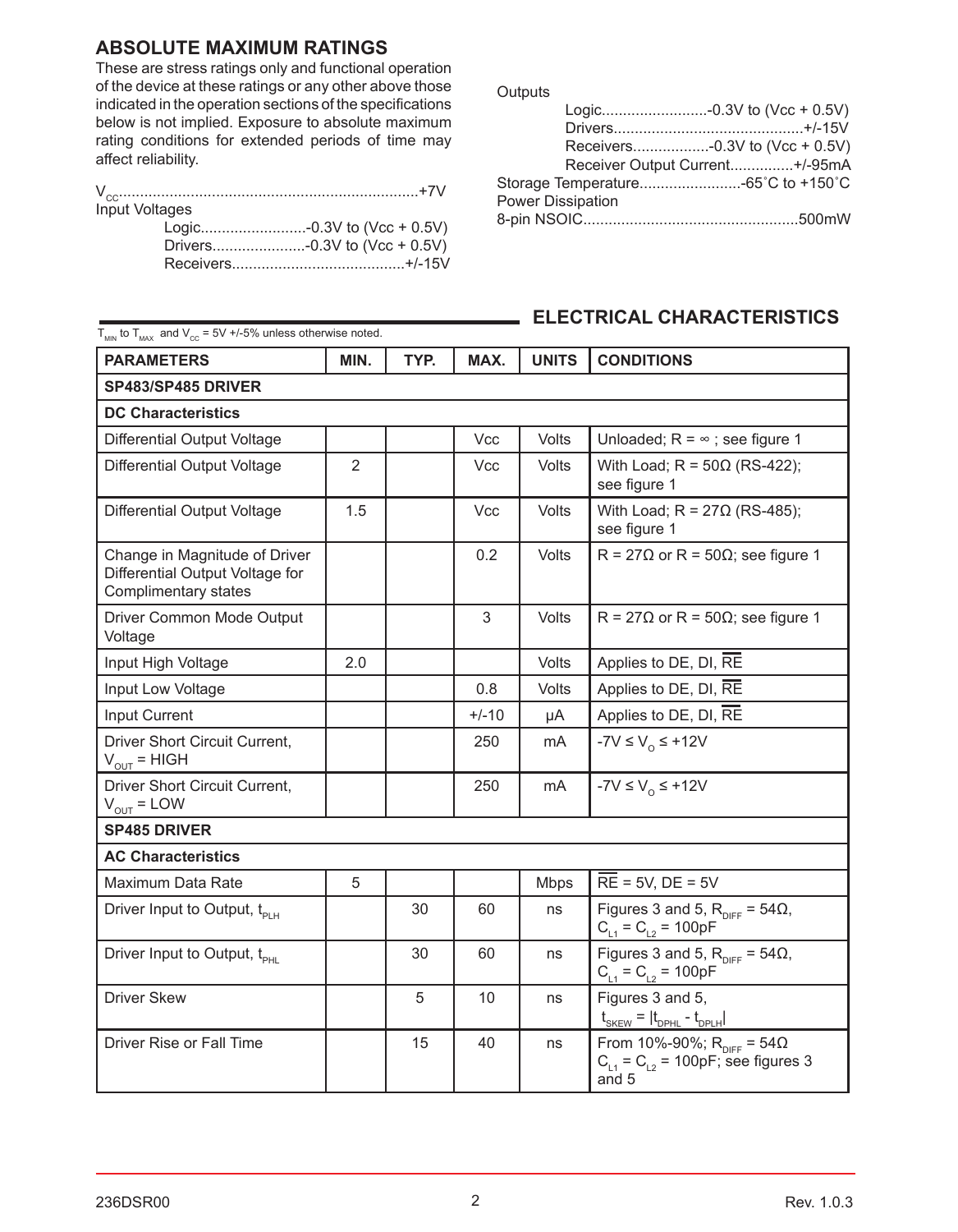| $T_{\text{MIN}}$ to $T_{\text{MAX}}$ and $V_{\text{CC}}$ = 5V +/-5% unless otherwise noted. |        |      |        |              |                                                                                                         |
|---------------------------------------------------------------------------------------------|--------|------|--------|--------------|---------------------------------------------------------------------------------------------------------|
| <b>PARAMETERS</b>                                                                           | MIN.   | TYP. | MAX.   | <b>UNITS</b> | <b>CONDITIONS</b>                                                                                       |
| <b>SP485 DRIVER (continued)</b>                                                             |        |      |        |              |                                                                                                         |
| <b>AC Characteristics</b>                                                                   |        |      |        |              |                                                                                                         |
| Driver Enable to Output High                                                                |        | 40   | 70     | ns           | $C_i$ = 100pF, see figures 4 and 6,<br>S <sub>c</sub> closed                                            |
| Driver Enable to Output Low                                                                 |        | 40   | 70     | ns           | $C_{L}$ = 100pF, see figures 4 and 6,<br>S <sub>1</sub> closed                                          |
| Driver Disable Time from High                                                               |        | 40   | 70     | ns           | $C_i$ = 15pF, see figures 2 and 8,<br>S <sub>c</sub> closed                                             |
| Driver Disable Time from Low                                                                |        | 40   | 70     | ns           | $C_i$ = 15pF, see figures 2 and 8,<br>S, closed                                                         |
| SP483/SP485 RECEIVER                                                                        |        |      |        |              |                                                                                                         |
| <b>DC Characteristics</b>                                                                   |        |      |        |              |                                                                                                         |
| Differential Input Threshold                                                                | $-0.2$ |      | $+0.2$ | Volts        | $-7V \le VCM \le +12V$                                                                                  |
| Input Hysteresis                                                                            |        | 10   |        | mV           | $V_{CM} = 0V$                                                                                           |
| Output Voltage High                                                                         | 2.4    |      | 5      | Volts        | $I_0 = -4mA$ , $V_{1D} = +200mV$                                                                        |
| Output Voltage Low                                                                          | 0.0    |      | 0.4    | Volts        | $I_0$ = +4mA, $V_{1D}$ = -200mV                                                                         |
| Three-State (High Impedance)<br><b>Output Current</b>                                       |        |      | $+/-1$ | μA           | $0.4V \le V_0 \le 2.4V$ , $\overline{RE} = 5V$                                                          |
| Input Resistance                                                                            | 12     | 15   |        | $k\Omega$    | -7V $\leq$ $V_{\text{CM}}$ $\leq$ +12V                                                                  |
| Input Current (A, B); $V_{\text{IN}} = 12V$                                                 |        |      | $+1.0$ | mA           | DE = 0V, $V_{cc}$ = 0V or 5.25V,<br>$V_{IN} = 12V$                                                      |
| Input Current (A, B); $V_{in} = -7V$                                                        |        |      | $-0.8$ | mA           | DE = 0V, $V_{cc}$ = 0V or 5.25V,<br>$V_{in} = -7V$                                                      |
| <b>SP485 RECEIVER</b>                                                                       |        |      |        |              |                                                                                                         |
| <b>AC Characteristics</b>                                                                   |        |      |        |              |                                                                                                         |
| Maximum Data Rate                                                                           | 5      |      |        | <b>Mbps</b>  | $RE = 0V$ , $DE = 0V$                                                                                   |
| Receiver Input to Output                                                                    | 20     | 45   | 200    | ns           | $t_{PLH}$ : Figures 3 and 7,<br>$R_{\text{DIFF}} = 54 \Omega$ , $C_{L1} = C_{L2} = 100pF$               |
| Receiver Input to Output                                                                    | 20     | 45   | 200    | ns           | t <sub>PHL:</sub> Figures 3 and 7,<br>$R_{\text{DIFF}} = 54 \Omega$ , $C_{L1} = C_{L2} = 100 \text{pF}$ |
| Differential Receiver Skew<br>$ t_{\text{PHL}} - t_{\text{PLH}} $                           |        | 13   |        | ns           | $R_{\text{DIFF}} = 54 \Omega$ , $C_{L1} = C_{L2} = 100 \text{pF}$ ,<br>Figures 3 and 7                  |
| Receiver Enable to Output Low                                                               |        | 45   | 70     | ns           | $C_{\text{RI}}$ = 15pF, Figures 2 and 8;<br>S <sub>1</sub> Closed                                       |
| Receiver Enable to Output High                                                              |        | 45   | 70     | ns           | $C_{\text{RL}}$ = 15pF, Figures 2 and 8;<br>S <sub>2</sub> Closed                                       |
| Receiver Disable from LOW                                                                   |        | 45   | 70     | ns           | $C_{RL}$ = 15pF, Figures 2 and 8;<br>S <sub>1</sub> Closed                                              |
| Receiver Disable from High                                                                  |        | 45   | 70     | ns           | $C_{\text{RI}}$ = 15pF, Figures 2 and 8;<br>$S_2$ Closed                                                |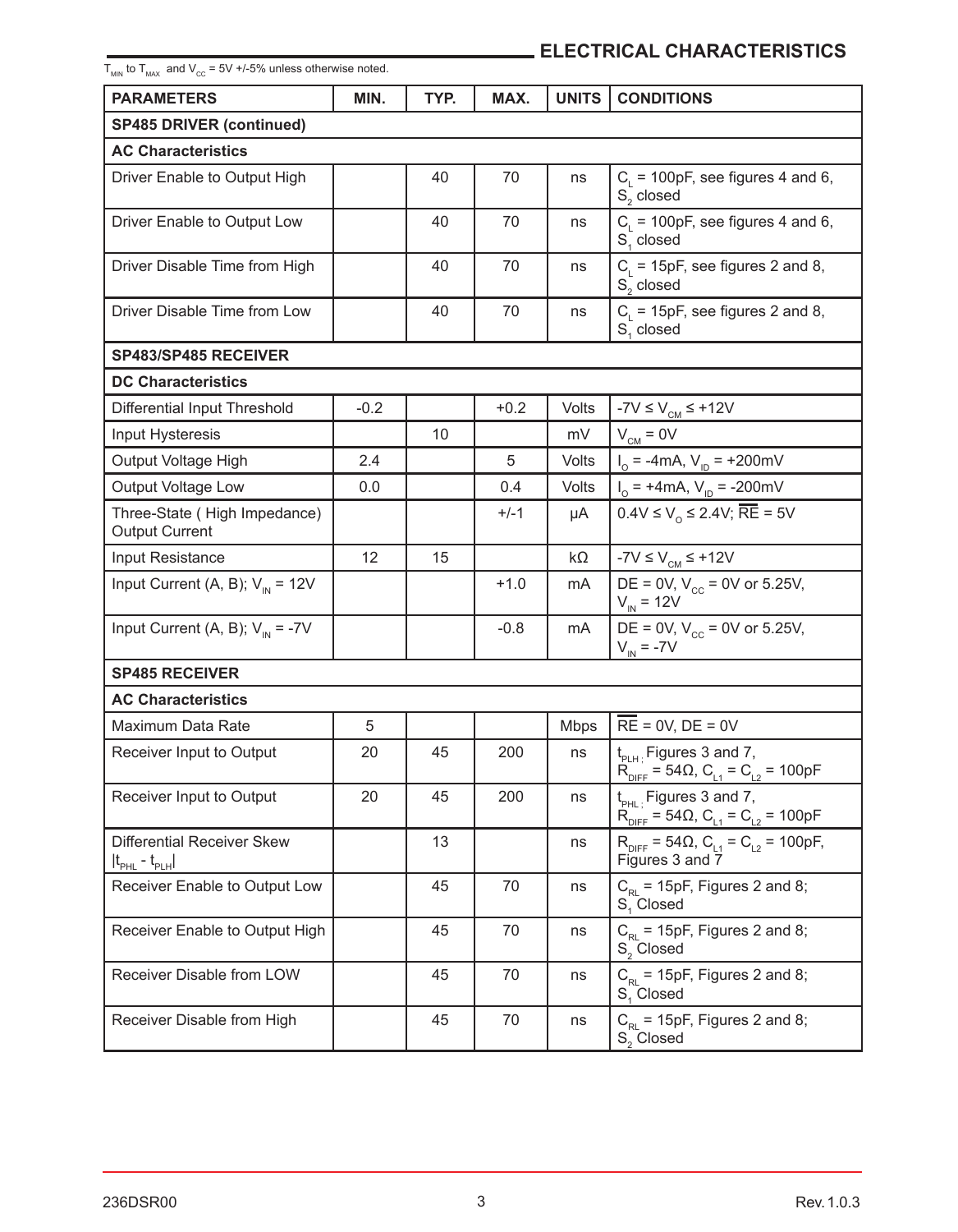| $I_{\text{min}}$ to $I_{\text{max}}$ and $V_{\text{eq}}$ = 5V +/-5% unless otherwise noted. |          |      |         |              |                                                                                 |  |
|---------------------------------------------------------------------------------------------|----------|------|---------|--------------|---------------------------------------------------------------------------------|--|
| <b>PARAMETERS</b>                                                                           | MIN.     | TYP. | MAX.    | <b>UNITS</b> | <b>CONDITIONS</b>                                                               |  |
| <b>POWER REQUIREMENTS</b>                                                                   |          |      |         |              |                                                                                 |  |
| Supply Voltage V <sub>cc</sub>                                                              | $+4.75$  |      | $+5.25$ | <b>Volts</b> |                                                                                 |  |
| <b>Supply Current</b>                                                                       |          |      |         |              |                                                                                 |  |
| <b>SP485</b>                                                                                |          | 900  |         | μA           | No Load; $\overline{\text{RE}}$ , DI = 0V or $V_{cc}$ ;<br>$DE = V_{cc}$        |  |
|                                                                                             |          | 900  |         | μA           | No Load; $\overline{RE}$ = 0V, DI = 0V or 5V;<br>$DE = 0V$                      |  |
| <b>SP483</b>                                                                                |          | 600  |         | μA           | No Load; $\overline{\text{RE}}$ , DI = 0V or $V_{\text{cc}}$ ;<br>$DE = V_{cc}$ |  |
|                                                                                             |          | 600  |         | μA           | No Load; $RE = 0V$ , $DI = 0V$ or $5V$ ;<br>$DE = 0V$                           |  |
| <b>SP483</b>                                                                                |          |      | 10      | μA           | Shutdown Mode; $DE = 0V$ , $RE = V_{cc}$                                        |  |
| <b>ENVIRONMENTAL AND MECHANICAL</b>                                                         |          |      |         |              |                                                                                 |  |
| <b>Operating Temperature</b>                                                                |          |      |         |              |                                                                                 |  |
| Commercial (C)                                                                              | $\Omega$ |      | 70      | °C           |                                                                                 |  |
| Industrial $(E)$                                                                            | -40      |      | $+85$   | °C           |                                                                                 |  |
| Storage Temperature                                                                         | -65      |      | $+150$  | °C           |                                                                                 |  |
| Package: Plastic DIP (P), NSOIC (N)                                                         |          |      |         |              |                                                                                 |  |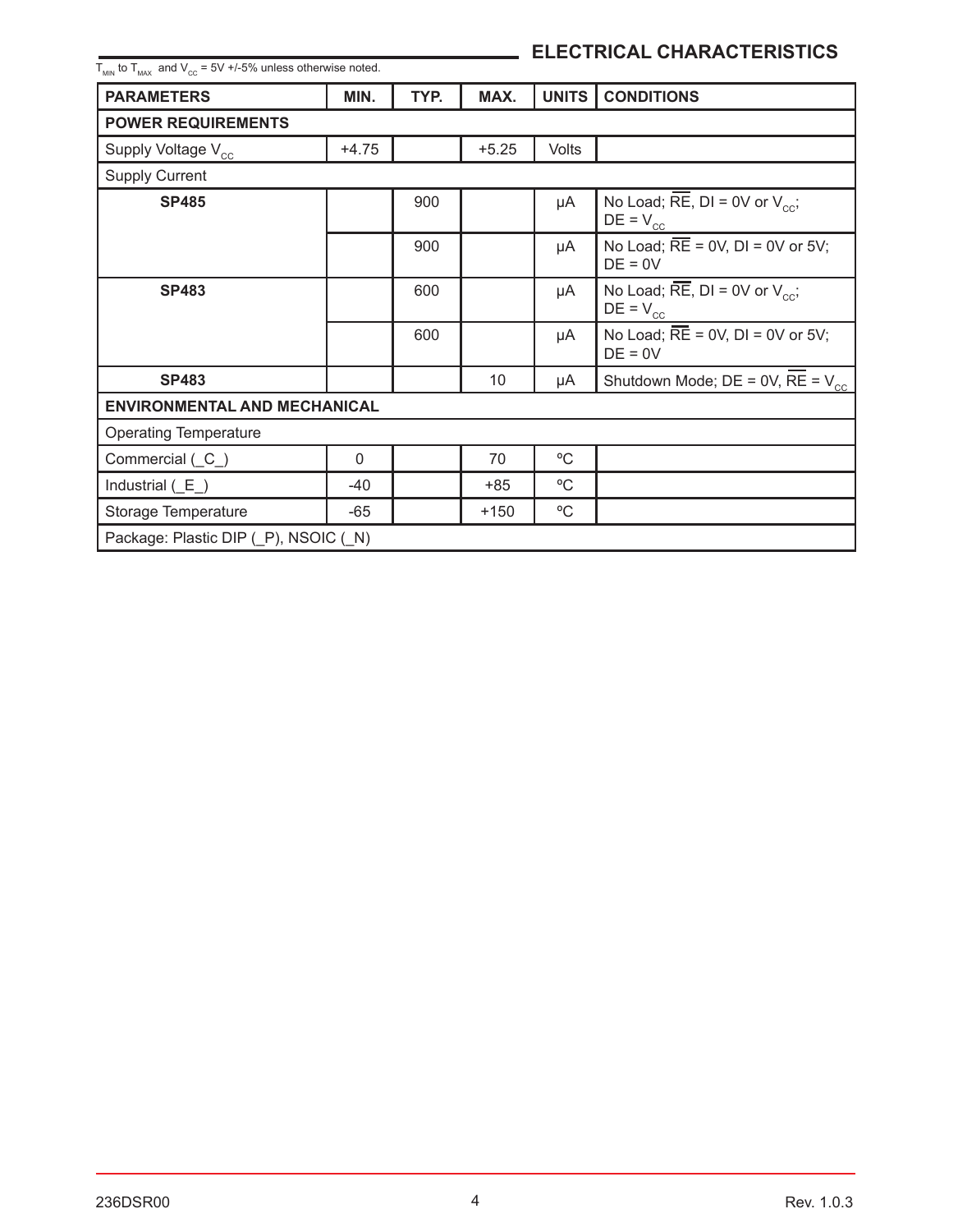| $T_{_{\rm MIN}}$ to $T_{_{\rm MAX}}$ and V $_{_{\rm CC}}$ = 5V +/-5% unless otherwise noted.<br><b>PARAMETERS</b> | MIN. | TYP. | MAX. | <b>UNITS</b> | <b>CONDITIONS</b>                                                                                                      |
|-------------------------------------------------------------------------------------------------------------------|------|------|------|--------------|------------------------------------------------------------------------------------------------------------------------|
|                                                                                                                   |      |      |      |              |                                                                                                                        |
| <b>SP483 DRIVER</b><br><b>AC Characteristics</b>                                                                  |      |      |      |              |                                                                                                                        |
| Maximum Date Rate                                                                                                 | 250  |      |      | kbps         |                                                                                                                        |
| Driver Input to Output, t <sub>PLH</sub>                                                                          | 250  | 800  | 2000 | ns           | $t_{\text{PLH}}$ ; R <sub>DIFF</sub> = 54 $\Omega$ , C <sub>L1</sub> = C <sub>L2</sub> = 100pF,<br>see figures 3 and 5 |
| Driver Input to Output, t <sub>pHI</sub>                                                                          | 250  | 800  | 2000 | ns           | $t_{PHL}$ ; R <sub>DIFF</sub> = 54 $\Omega$ , C <sub>L1</sub> = C <sub>L2</sub> = 100pF,<br>see figures 3 and 5        |
| <b>Driver Skew</b>                                                                                                |      | 100  | 800  | ns           | see figures 3 and 5,<br>$t_{SKEW} =  t_{DPHL} - t_{DPLH} $                                                             |
| Driver Rise or Fall Time                                                                                          | 250  |      | 2000 | ns           | From 10%-90%; R <sub>DIFF</sub> = 54Ω<br>$C_{11} = C_{12} = 100pF$ ; see Figures 3<br>and 5                            |
| Driver Enable to Output High                                                                                      | 250  |      | 2000 | ns           | $C_i$ = 100pF, see figures 4 and 6,<br>$S_2$ closed                                                                    |
| Driver Enable to Output Low                                                                                       | 250  |      | 2000 | ns           | $Ci$ = 100pF, see figures 4 and 6,<br>S <sub>1</sub> closed                                                            |
| Driver Disable Time from High                                                                                     | 300  |      | 3000 | ns           | $C_i$ = 15pF, see figures 4 and 6,<br>S <sub>2</sub> closed                                                            |
| Driver Disable Time from Low                                                                                      | 300  |      | 3000 | ns           | $C1$ = 15pF, see figures 4 and 6,<br>S <sub>1</sub> closed                                                             |
| <b>SP483 RECEIVER</b>                                                                                             |      |      |      |              |                                                                                                                        |
| <b>AC Characteristics</b>                                                                                         |      |      |      |              |                                                                                                                        |
| Maximum Data Rate                                                                                                 | 250  |      |      | kbps         |                                                                                                                        |
| Receiver Input to Output                                                                                          | 250  |      | 2000 | ns           | t <sub>PLH</sub> , t <sub>PHL</sub> ; Figures 3 and 7:<br>$R_{\text{DIFF}} = 54 \Omega$ , $C_{L1} = C_{L2} = 100pF$    |
| Differential Receiver Skew<br>$ t_{\scriptscriptstyle{\sf PHL}}$ - $t_{\scriptscriptstyle{\sf PLH}} $             |      | 100  |      | ns           | $R_{\text{DIFF}} = 54 \Omega$ , $C_{L1} = C_{L2} = 100pF$ ,<br>see Figures 3 and 7                                     |
| Receiver Enable to Output Low                                                                                     |      | 20   | 50   | ns           | $C_{\text{RI}}$ = 15pF, Figures 2 and 8;<br>S, Closed                                                                  |
| Receiver Enable to Output High                                                                                    |      | 20   | 50   | ns           | $C_{\text{RI}}$ = 15pF, Figures 2 and 8;<br>S. Closed                                                                  |
| Receiver Disable from LOW                                                                                         |      | 20   | 50   | ns           | $C_{\text{RL}}$ = 15pF, Figures 2 and 8;<br>S. Closed                                                                  |
| Receiver Disable from High                                                                                        |      | 20   | 50   | ns           | $C_{\text{RI}}$ = 15pF, Figures 2 and 8;<br>S <sub>2</sub> Closed                                                      |
| <b>SP483</b>                                                                                                      |      |      |      |              |                                                                                                                        |
| <b>Shutdown Timing</b>                                                                                            |      |      |      |              |                                                                                                                        |
| Time to Shutdown                                                                                                  | 50   | 200  | 600  | ns           | $RE = 5V$ , $DE = 0V$                                                                                                  |
| Driver Enable from Shutdown<br>to Output High                                                                     |      |      | 2000 | ns           | $C_i$ = 100pF; See Figures 4 and 6;<br>S <sub>2</sub> Closed                                                           |
| Driver Enable from Shutdown<br>to Output Low                                                                      |      |      | 2000 | ns           | $C_i$ = 100pF; See Figures 4 and 6;<br>S <sub>1</sub> Closed                                                           |
| Receiver Enable from<br>Shutdown to Output High                                                                   |      |      | 2500 | ns           | $C_i$ = 15pF; See Figures 4 and 6;<br>$S_2^-$ Closed                                                                   |
| Receiver Enable from<br>Shutdown to Output Low                                                                    |      |      | 2500 | ns           | $C_i$ = 15pF; See Figures 4 and 6;<br>S, Closed                                                                        |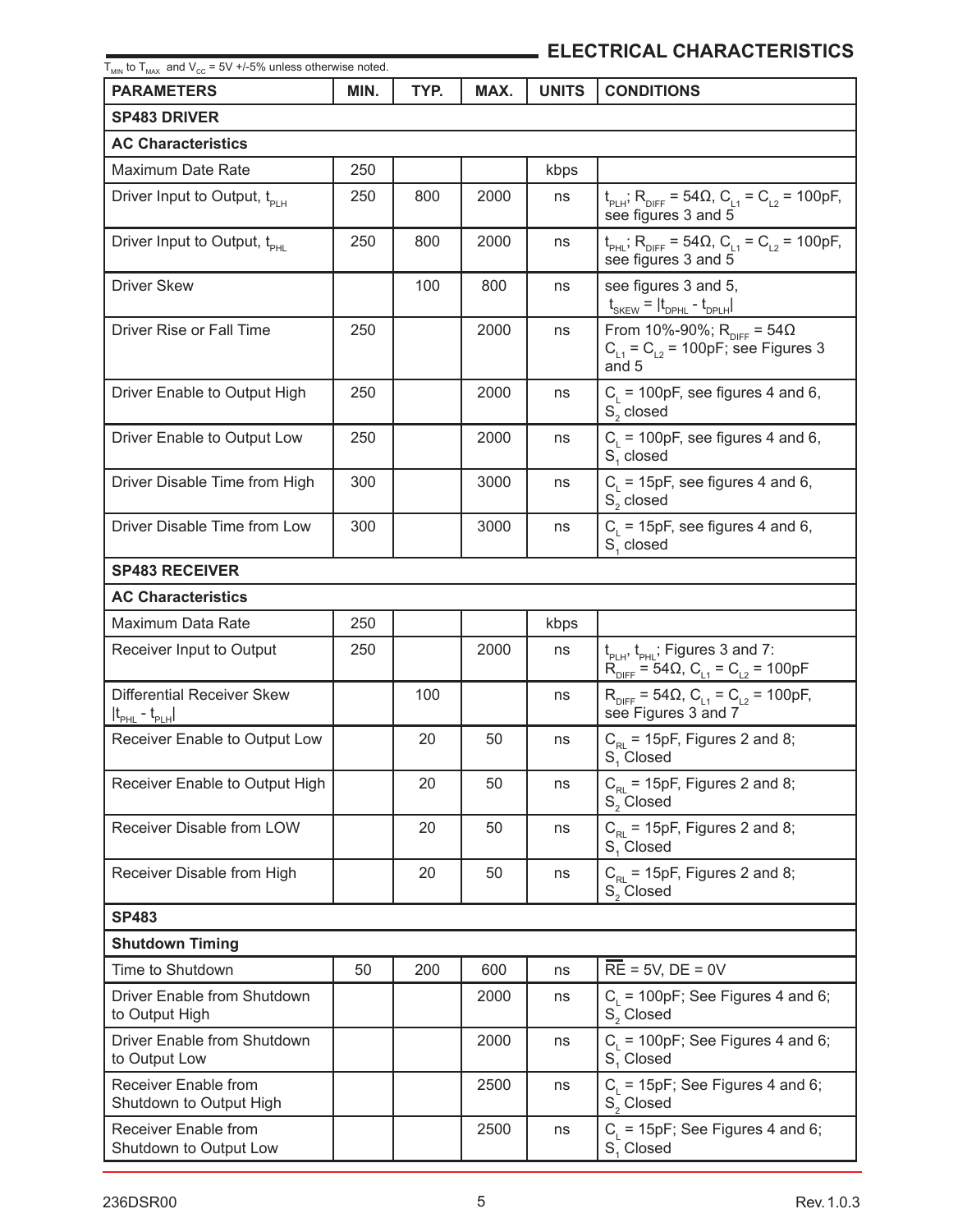**TEST CIRCUITS**



Pin 1 - RO - Receiver Output

Pin 2 - RE - Receiver Output Enable Active LOW

Pin 3 - DE - Driver Output Enable Active HIGH

Pin 4 - DI - Driver Input

Pin 5 - GND - Ground Connection

Pin 6 - A - Driver Output / Receiver input Non-Inverting

Pin 7 - B - Driver Output / Receiver Input Inverting

Pin 8 - Vcc - Positive Supply 4.75V ≤ Vcc ≤ 5.25V



Figure 1. Driver DC Test Load Circuit



Figure 3. RS-485 Driver/Receiver Timing Test



Figure 2. Receiver Timing Test Load Circuit



Figure 4. Driver Timing Test Load #2 Circuit

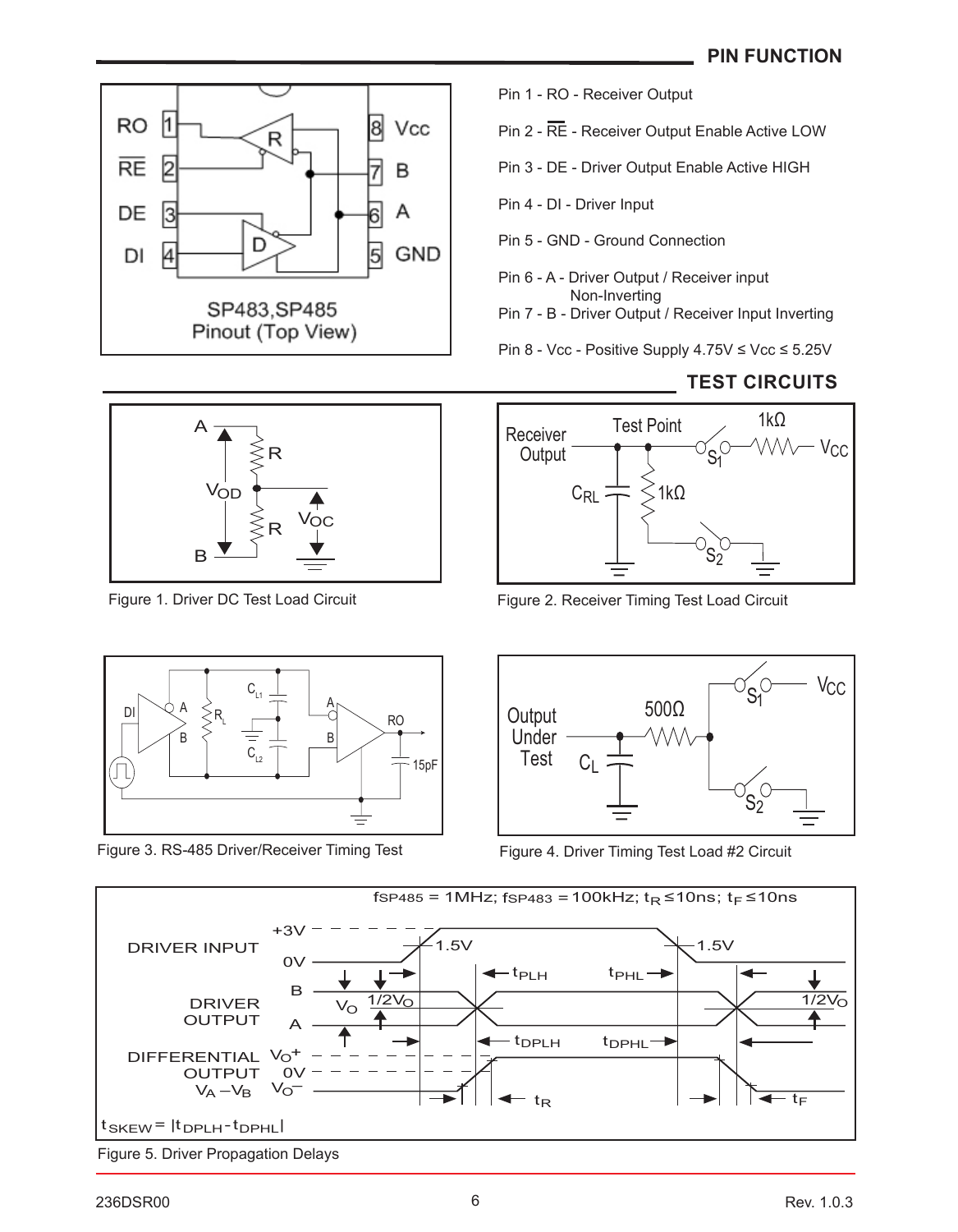| <b>INPUTS</b> |           |    |                                 |   | <b>OUTPUTS</b> |
|---------------|-----------|----|---------------------------------|---|----------------|
| <b>RE</b>     | <b>DE</b> | DI | <b>LINE</b><br><b>CONDITION</b> | A | в              |
| x             |           |    | No Fault                        |   |                |
| X             |           |    | No Fault                        |   |                |
| X             |           | Χ  |                                 | 7 |                |
|               |           |    | Fault                           |   |                |

Table 1. Transmit Function Truth Table

#### **FUNCTION TRUTH TABLES**

| <b>INPUTS</b>   |    |             | <b>OUTPUTS</b> |
|-----------------|----|-------------|----------------|
| $\overline{RE}$ | DE | $A - B$     | R              |
|                 |    | $+0.2V$     |                |
|                 |    | $-0.2V$     |                |
|                 |    | Inputs Open |                |
|                 |    |             |                |

Table 2. Receive Function Truth Table

#### **SWITCHING WAVEFORMS**



Figure 6. Driver Enable and Disable Times







Figure 8. Receiver Enable and Disable Times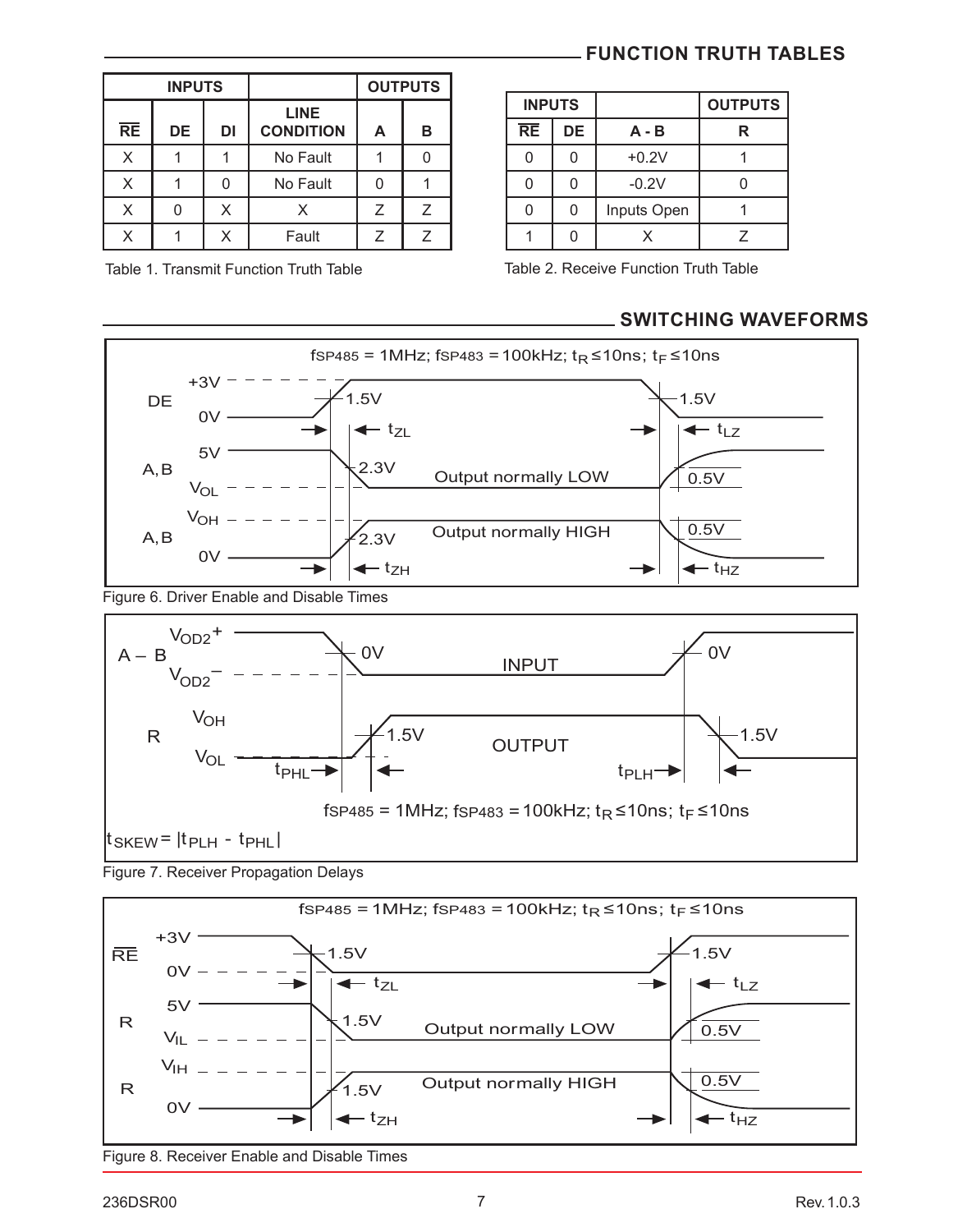The **SP483** and **SP485** are half-duplex differential transceivers that meet the requirements of RS-485 and RS-422. Fabricated with an **Exar** proprietary BiCMOS process, this product requires a fraction of the power of older bipolar designs.

The RS-485 standard is ideal for multi-drop applications and for long-distance interfaces. RS-485 allows up to 32 drivers and 32 receivers to be connected to a data bus, making it an ideal choice for multi-drop applications. Since the cabling can be as long as 4,000 feet, RS-485 transceivers are equipped with a wide (-7V to +12V) common mode range to accommodate ground potential differences. Because RS-485 is a differential interface, data is virtually immune to noise in the transmission line.

#### **Drivers SP483 and SP485**

The driver outputs of the **SP483** and **SP485** are differential outputs meeting the RS-485 and RS-422 standards. The typical voltage output swing with no load will be 0 Volts to +5 Volts. With worst case loading of 54Ω across the differential outputs, the drivers can maintain greater than 1.5V voltage levels. The drivers of the **SP483** and **SP485** have an enable control line which is active HIGH. A logic HIGH on DE (pin 3) will enable the differential driver outputs. A logic LOW on the DE(pin 3) will tri-state the driver outputs.

The transmitters of the **SP485** will operate up to at least 5Mbps. The **SP483** has internally slew rate limited driver outputs to minimize EMI. The maximum data rate for the **SP483** driver is 250kbps.

#### **Receivers SP483 and SP485**

The **SP483** and **SP485** receivers have differential inputs with an input sensitivity as low as ±200mV. Input impedance of the receivers is typically 15kΩ (12kΩ minimum). A wide common mode range of -7V to +12V allows for large ground potential differences between systems. The receivers of the **SP483** and **SP485** have a tri-state enable control pin. A logic LOW on RE (pin 2) will enable the receiver, a logic HIGH on  $\overline{\text{RE}}$  (pin 2) will disable the receiver.

The receiver for the **SP485** will operate up to at least 10Mbps. The **SP483** receiver is rated for data rates up to 250kbps. The receiver for each of the three devices is equipped with the fail-safe feature. Fail-safe guarantees that the receiver output will be in a HIGH state when the input is left unconnected and floating.

#### **Shutdown Mode SP483**

The **SP483** is equipped with a Shutdown mode. To enable the shutdown state, both driver and receiver must be disabled simultaneously. A logic LOW on DE (pin 3) and a Logic HIGH on  $\overline{RE}$  (pin 2) will put the **SP483** into Shutdown mode. In Shutdown, supply current will drop to typically 1µA.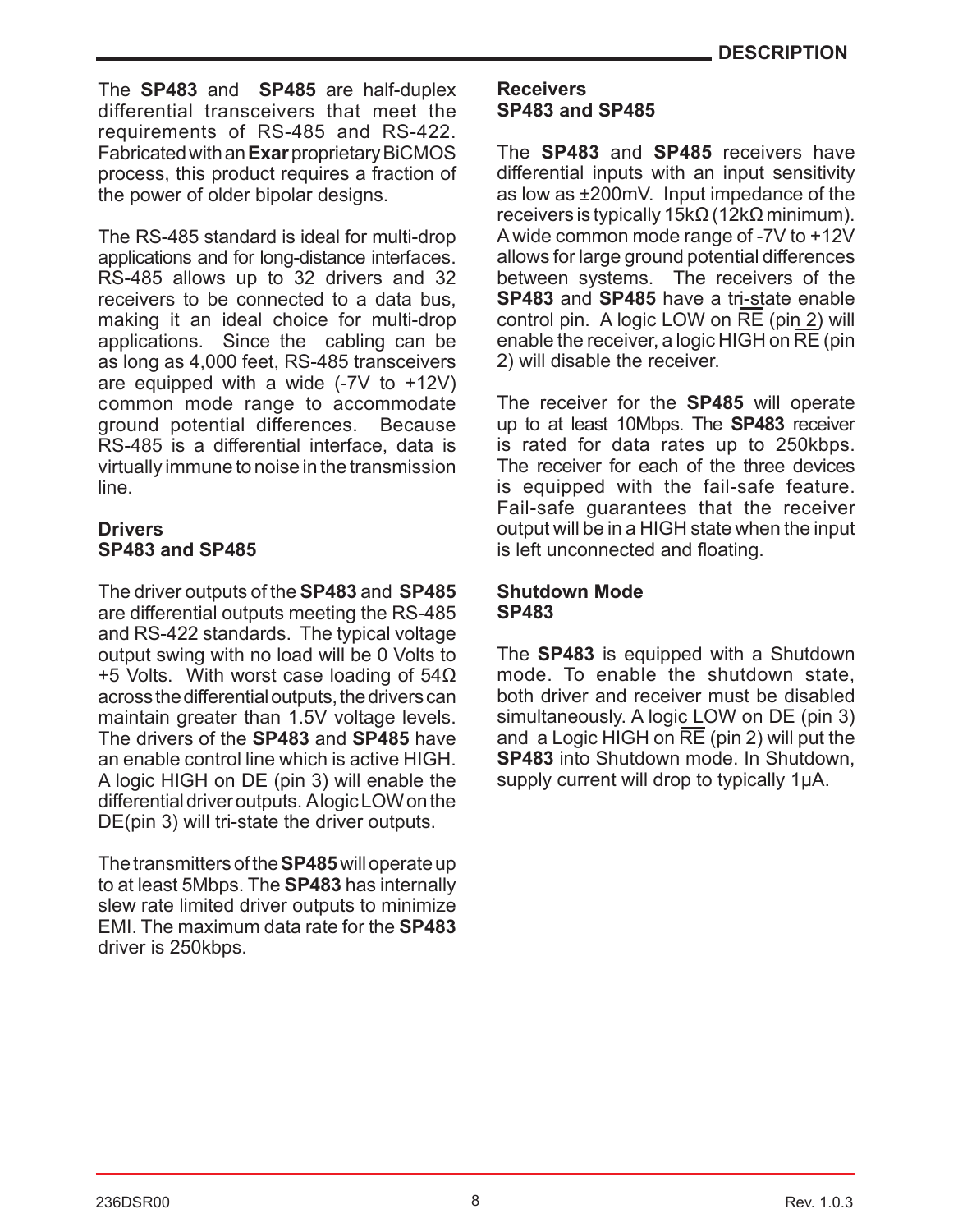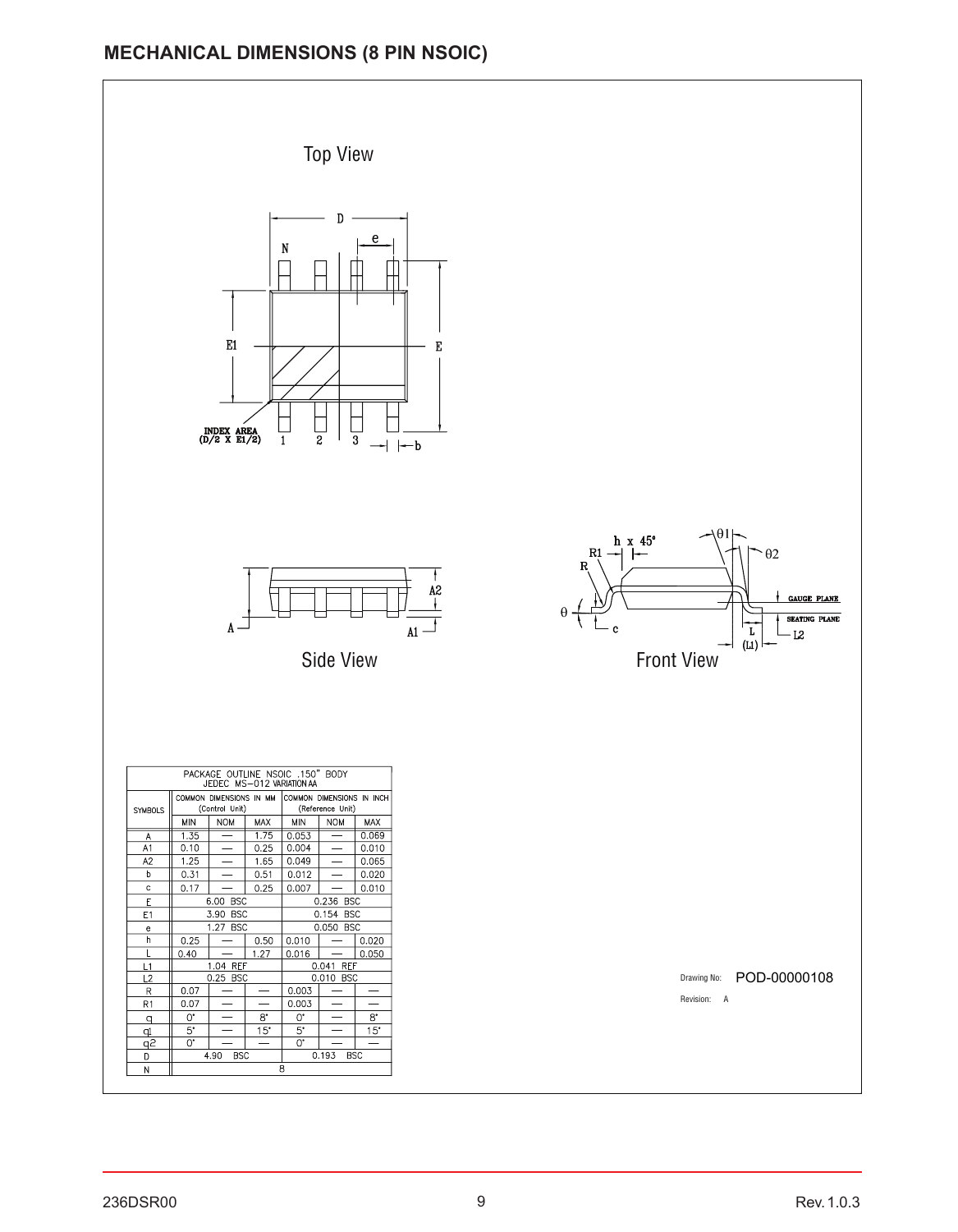#### **MECHANICAL DIMENSIONS (8 PIN PDIP) 8 PIN PDIP VERSIONS OBSOLETE**

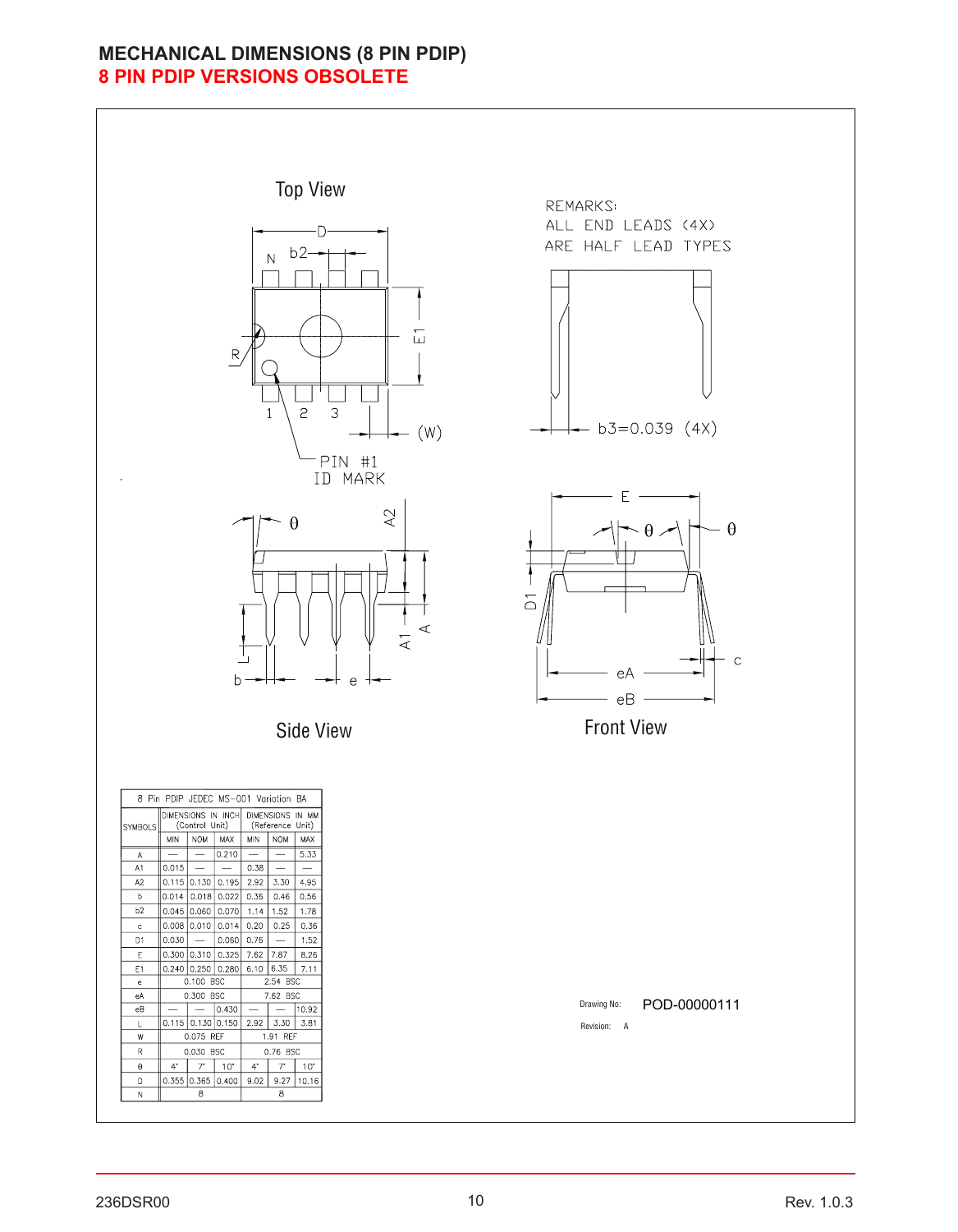#### **ORDERING INFORMATION**

| <b>Part Number</b> | <b>Temperature Range</b>             | Package     | <b>Package Method</b> | <b>Lead-Free</b> |
|--------------------|--------------------------------------|-------------|-----------------------|------------------|
| SP483              |                                      |             |                       |                  |
| SP483CN-L          | $0^{\circ}$ C to +70 $^{\circ}$ C    | 8-pin NSOIC | Tube                  | Yes              |
| SP483CN-L/TR       | $0^{\circ}$ C to +70 $^{\circ}$ C    | 8-pin NSOIC | Tape and Reel         | Yes              |
| SP483EN-L/TR       | -40 $^{\circ}$ C to +85 $^{\circ}$ C | 8-pin NSOIC | Tape and Reel         | Yes              |
| SP485              |                                      |             |                       |                  |
| SP485CN-L          | $0^{\circ}$ C to +70 $^{\circ}$ C    | 8-pin NSOIC | Tube                  | Yes              |
| SP485CN-L/TR       | $0^{\circ}$ C to +70 $^{\circ}$ C    | 8-pin NSOIC | Tape and Reel         | Yes              |
| SP485EN-L          | -40 $^{\circ}$ C to +85 $^{\circ}$ C | 8-pin NSOIC | Tube                  | <b>Yes</b>       |
| SP485EN-L/TR       | -40 $^{\circ}$ C to +85 $^{\circ}$ C | 8-pin NSOIC | Tape and Reel         | Yes              |

[NOTE: For more information about part numbers, as well as the most up-to-date ordering information and additional information on environmental](http://www.maxlinear.com/SP483)  rating, go to [www.maxlinear.com/SP483](http://www.maxlinear.com/SP483) and [www.maxlinear.com/SP485](http://www.maxlinear.com/SP485).

### REVISION HISTORY

| <b>DATE</b>      | <b>REVISION</b> | <b>DESCRIPTION</b>                                                                                                                                                                                                                                                                                                                                                                           |
|------------------|-----------------|----------------------------------------------------------------------------------------------------------------------------------------------------------------------------------------------------------------------------------------------------------------------------------------------------------------------------------------------------------------------------------------------|
| 07/28/04         |                 | Legacy Sipex Datasheet                                                                                                                                                                                                                                                                                                                                                                       |
| 07/14/10         | 1.0.0           | Convert to Exar Format. Update ordering information as a result of discontinued<br>Lead type package options per PDN 081126-01. Remove all options and<br>reference to SP481; Part is EOL. Remove "GND" entry from Minimum<br>column of SP483/485 driver DC Characteristic paramter "Differential output<br>voltage - Unloaded".                                                             |
| June 2011        | 1.0.1           | Remove Driver Short Circuit Current minimum. Change Vcc ABS MAX Rating<br>from +12V to +7V. Add 12k ohm minimum value to receiver Input Resistance.<br>Change SP485 receiver propagation delay MIN and TYP to 20 and 45ns<br>respectively, receiver Enable and Disable TYP and MAX to 45 and 70ns<br>respectively. Remove SP483CS-L and SP483ES-L ordering part number per<br>PDN 110510-01. |
| August 2020      | 1.0.2           | Update to MaxLinear logo. Update Ordering Information.                                                                                                                                                                                                                                                                                                                                       |
| February 4, 2022 | 1.0.3           | Updated:<br>" In the "Absolute Maximum Ratings" section, replaced "Output Voltages"<br>with "Outputs".<br>:Added<br>" In the "Absolute Maximum Ratings" section, "Receiver Output Current"<br>parameter.<br>Removed:<br>• In the "Electrical Characteristics" section, "Short-Circuit Current"<br>parameter.                                                                                 |